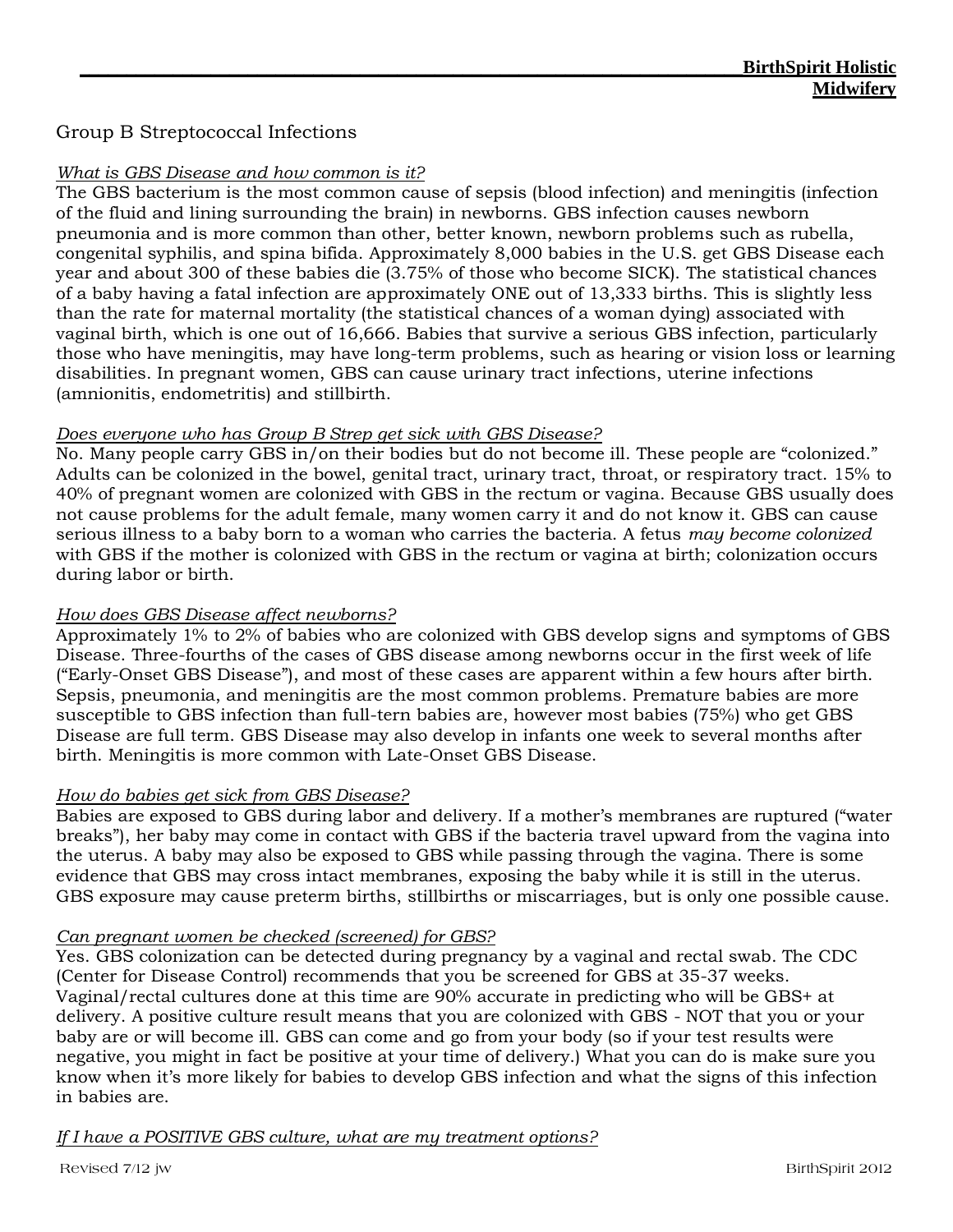It is NOT recommended that colonized women (GBS+) take oral antibiotics before labor, as recent studies indicate that such course of treatment does not prevent GBS Disease in newborns. According to the CDC, the recommended treatment to reduce the risk of GBS infection in newborns of colonized women is for the mothers to receive intrapartal (during labor) intravenous antibiotics.

# Antibiotic treatment

Mothers planning home births may be able to arrange with a physician or other prescriber to receive intravenous (IV) antibiotics during labor, if they test positive for GBS or if they have risk factors during labor. In addition, conventional medical wisdom recommends that ANY pregnant woman who previously had a baby with GBS Disease or who has a urinary tract infection caused by GBS should receive antibiotics during labor, as these women may be more likely to transmit the bacteria to their baby. Intravenous antibiotics should be given for at least 4 hours prior to delivery where possible. For women in labor, the recommended doses of penicillin G are 3 g (or 5 mU) intravenously initially and then 1.5 g (or 2.5 mU IV every 4 hours until delivery. For women allergic to penicillin, the recommended doses of Clindamycin are 900 mg intravenously every 8 hours until delivery OR Erythromycin, 500 mg IV every 6 hours until delivery.

# Alternative Options

Although not accepted by the CDC or mainstream medicine, herbal and other non-conventional methods of minimizing the presence of the GBS bacteria in the birth canal may be offered by some providers. These might include use of herbal vaginal suppositories, probiotics, immune-supporting herbs and supplements, and an external rinse with antibacterial soap during labor. While none of these methods have been conclusively researched, they may provide a less-invasive avenue to minimize the chance of transferring the bacteria to baby during labor.

# *Who is at higher risk for GBS disease?*

Pregnant women with the following conditions are at higher risk of having a baby with GBS disease:

- •previous baby with GBS disease
- •urinary tract infection due to GBS
- •GBS carriage late in pregnancy
- •fever during labor
- •rupture of membranes 18 hours or more before delivery
- •labor or rupture of membranes before 37 weeks

GBS-COLONIZED women at highest risk are those with any of the following conditions:

- •fever (>100.4 degrees F) during labor
- •rupture of membranes 18 hours or more before delivery
- •labor or rupture of membranes before 37 weeks ("preterm")

Colonized women who DO NOT develop ANY of the above complications have a relatively low risk of delivering an infant with GBS Disease. Therefore, the decision to take antibiotics during labor should balance risks and benefits. Penicillin and Rocephin are very effective at preventing GBS Disease in the newborn and are considered generally safe.

A colonized woman with NONE of the conditions previously mentioned has the following risks:

- •a 1-in-200 chance of delivering a baby with GBS Disease if no antibiotics are given
- •a 1-in-10 chance of experiencing a mild allergic reaction to antibiotics (such as a rash)
- •a 1-in-10,000 chance of developing a severe allergic reaction (anaphylaxis) to antibiotics

# *Understanding the Statistics...*

•GBS+ women are 29 times more likely to deliver infected babies than GBS- women •GBS+ women with risk factors (fever in labor, prolonged ROM, etc) have a 1-in-25 chance of having infected babies if NOT given antibiotics in labor

•GBS- women with risk factors have approximately 1-in-1,000 risk. So, knowing that you carry GBS or not allows you to know whether your risk is 1 in 25 or 1 in 1,000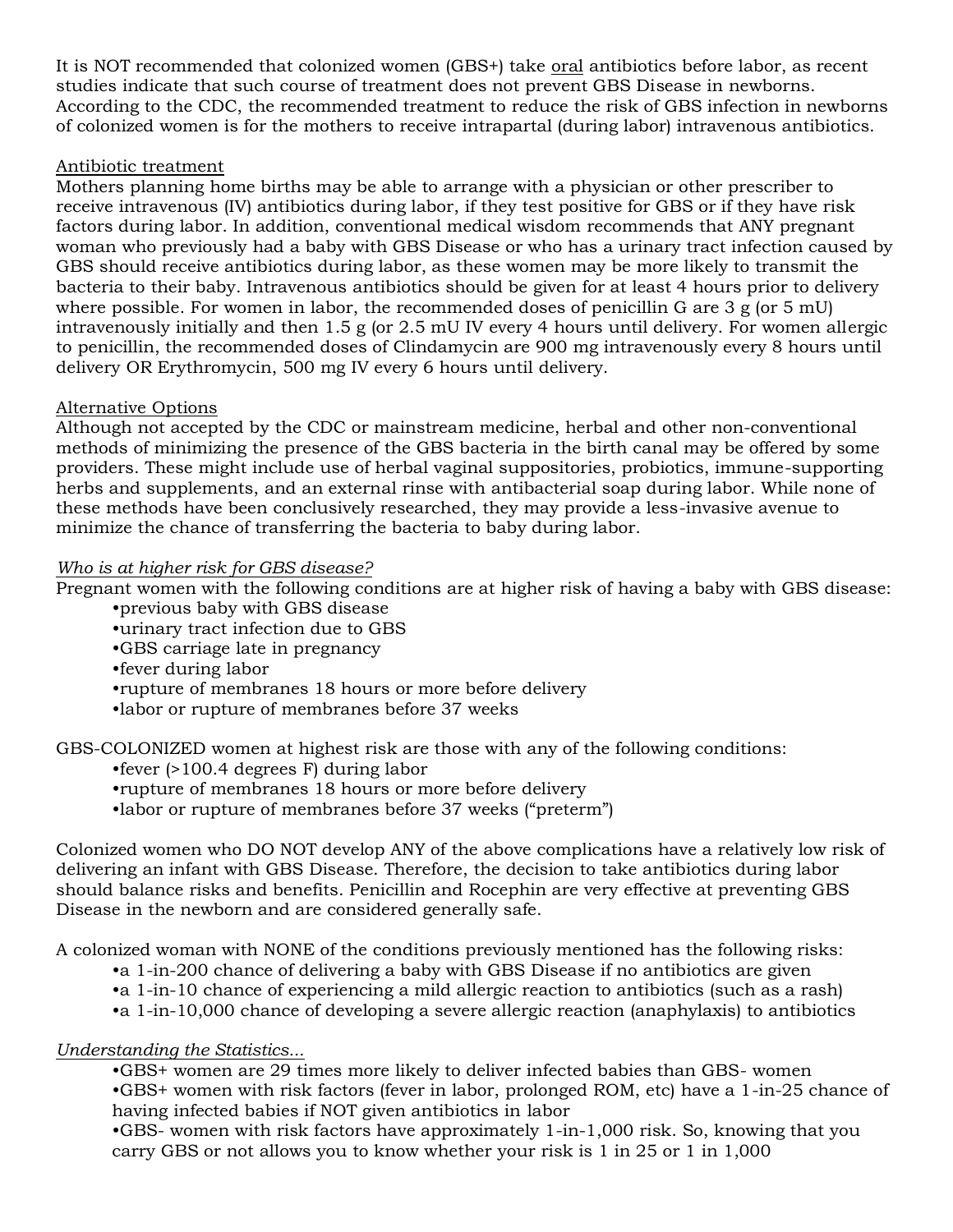•GBS- women without risk factors have a 3-in-10,000 risk of having sick babies

•46% of the women who deliver GBS infected babies had no risk factor(s) in labor

- Screening for GBS at 35-37 weeks and offering antibiotics in labor to GBS+ moms can prevent more than 88% of the cases of GBS in the first week of life.
- If women are NOT screened but are only treated if risk factors develop, the number of cases prevented is 69%.

#### *Warning Signs*

The typical signs of GBS infection in a newborn baby include grunting, poor feeding and/or vomiting, lethargy, low blood pressure, irritability, and/or abnormally high or low temperature, heart rates or breathing rates, or impaired consciousness. The warning signs of meningitis in babies may also include: shrill or moaning cry or whimpering, dislike of being handled, fretful, tense or bulging fontanel (soft spot on the head), involuntary body stiffening or jerking movements, floppy body, blank - staring or trance-like expression, turns away from bright lights, and pale and/or blotchy skin. If your baby shows signs consistent with late-onset GBS infection or meningitis, call your GP immediately. If not available, go straight to your nearest Accident and Emergency Department. If your baby has late-onset GBS infection or meningitis, early diagnosis and treatment are vital: delay could be fatal. The risk decreases with age - GBS infection in babies is rare after one month of age and virtually unknown after three months.

More information:

http://www.cdc.gov/mmwr/preview/mmwrhtml/rr5111a1.htm http://www.groupbstrep.com/GBStrep.htm